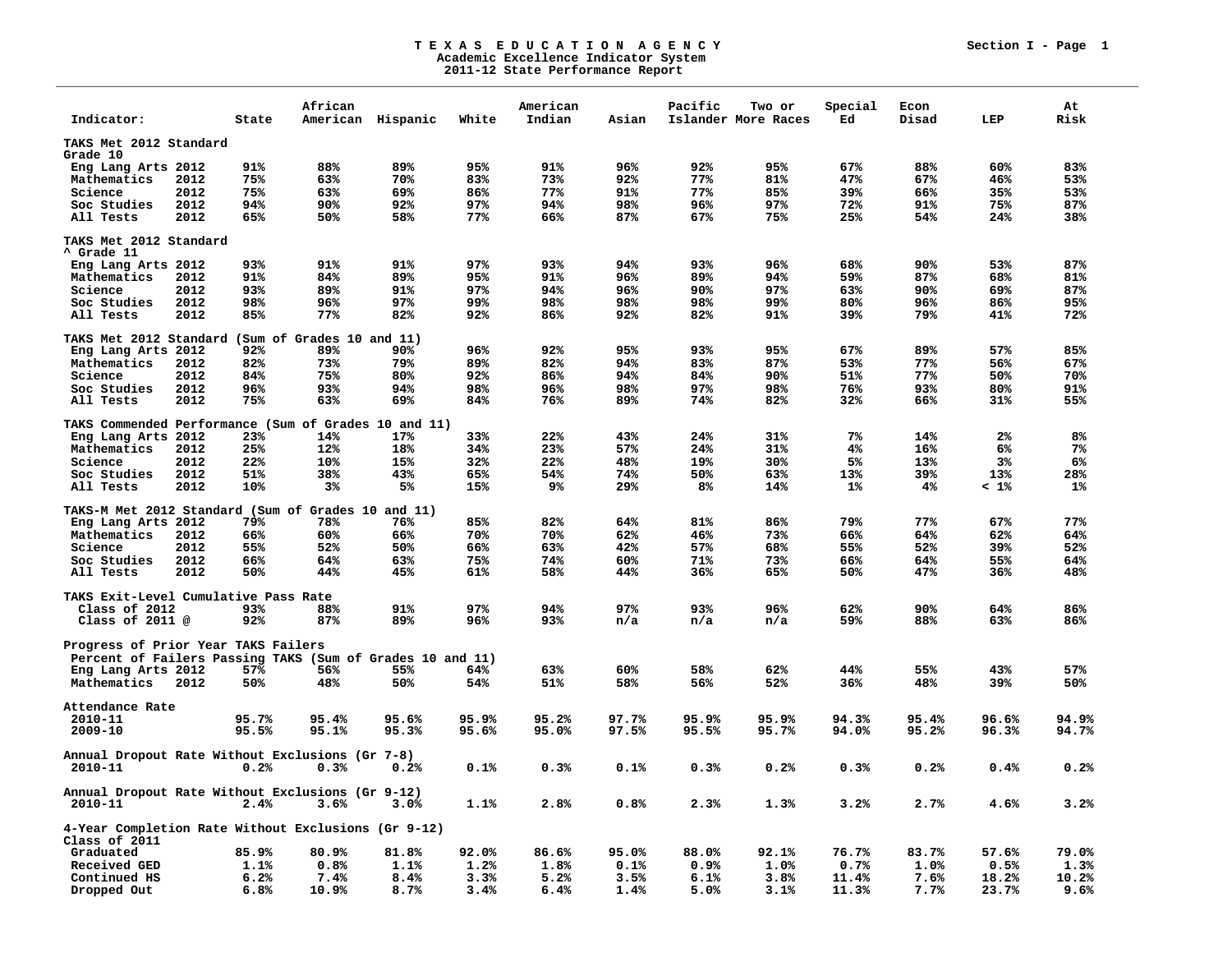# **T E X A S E D U C A T I O N A G E N C Y Section I - Page 2 Academic Excellence Indicator System 2011-12 State Performance Report**

**\_\_\_\_\_\_\_\_\_\_\_\_\_\_\_\_\_\_\_\_\_\_\_\_\_\_\_\_\_\_\_\_\_\_\_\_\_\_\_\_\_\_\_\_\_\_\_\_\_\_\_\_\_\_\_\_\_\_\_\_\_\_\_\_\_\_\_\_\_\_\_\_\_\_\_\_\_\_\_\_\_\_\_\_\_\_\_\_\_\_\_\_\_\_\_\_\_\_\_\_\_\_\_\_\_\_\_\_\_\_\_\_\_\_\_\_\_\_\_\_\_\_\_\_\_\_\_\_\_\_\_\_\_\_\_\_\_\_\_\_\_\_\_\_\_** 

| Indicator:                                                                                                 |              | State          | African        | American Hispanic | White          | American<br>Indian | Asian          | Pacific        | Two or<br>Islander More Races | Special<br>Ed  | Econ<br>Disad  | LEP            | At<br>Risk     |
|------------------------------------------------------------------------------------------------------------|--------------|----------------|----------------|-------------------|----------------|--------------------|----------------|----------------|-------------------------------|----------------|----------------|----------------|----------------|
| 5-Year Extended Graduation Rate Without Exclusions (Gr 9-12)<br>Class of $2010$ $@$<br>Class of $2009$ $@$ |              | 88.0%<br>85.1% | 82.9%<br>78.8% | 84.0%<br>80.0%    | 93.6%<br>92.1% | 88.1%<br>83.8%     | n/a<br>n/a     | n/a<br>n/a     | n/a<br>n/a                    | 80.3%<br>78.1% | 87.0%<br>83.7% | 63.7%<br>59.0% | 83.4%<br>79.8% |
| COLLEGE READINESS INDICATORS                                                                               |              |                |                |                   |                |                    |                |                |                               |                |                |                |                |
| Advanced Course/Dual Enrollment Completion                                                                 |              |                |                |                   |                |                    |                |                |                               |                |                |                |                |
| 2010-11<br>2009-10                                                                                         |              | 30.3%<br>26.3% | 24.2%<br>19.5% | 26.9%<br>23.0%    | 34.6%<br>30.9% | 28.2%<br>23.5%     | 53.5%<br>49.9% | 31.1%<br>26.1% | 34.6%<br>30.6%                | 7.2%<br>6.0%   | 24.3%<br>20.4% | 14.1%<br>11.6% | 17.3%<br>14.2% |
| RHSP/DAP Graduates<br>Class of 2011<br>Class of 2010                                                       |              | 80.1%<br>82.7% | 72.9%<br>76.4% | 80.6%<br>83.6%    | 81.0%<br>83.0% | 76.6%<br>77.1%     | 91.9%<br>93.3% | 81.3%<br>80.4% | 81.3%<br>84.7%                | 23.3%<br>23.4% | 77.0%<br>80.1% | 66.3%<br>68.3% | 66.2%<br>71.0% |
| AP/IB Results<br>Tested                                                                                    |              |                |                |                   |                |                    |                |                |                               |                |                |                |                |
|                                                                                                            | 2011<br>2010 | 24.0%<br>22.7% | 16.3%<br>14.5% | 20.9%<br>19.6%    | 27.0%<br>25.9% | 22.9%<br>19.4%     | 54.9%<br>53.6% | 25.4%<br>25.6% | 29.4%<br>27.0%                | n/a<br>n/a     | n/a<br>n/a     | n/a<br>n/a     | n/a<br>n/a     |
| Examinees >= Criterion                                                                                     |              |                |                |                   |                |                    |                |                |                               |                |                |                |                |
|                                                                                                            | 2011<br>2010 | 49.3%<br>50.8% | 25.4%<br>25.7% | 34.8%<br>37.3%    | 63.3%<br>63.1% | 48.7%<br>49.4%     | 69.2%<br>69.0% | 50.0%<br>51.6% | 59.2%<br>61.6%                | n/a<br>n/a     | n/a<br>n/a     | n/a<br>n/a     | n/a<br>n/a     |
| Scores >= Criterion                                                                                        |              |                |                |                   |                |                    |                |                |                               |                |                |                |                |
|                                                                                                            | 2011<br>2010 | 45.2%<br>46.7% | 23.1%<br>23.6% | 28.0%<br>29.7%    | 57.7%<br>58.1% | 42.6%<br>40.1%     | 63.1%<br>63.6% | 49.2%<br>50.0% | 53.9%<br>57.8%                | n/a<br>n/a     | n/a<br>n/a     | n/a<br>n/a     | n/a<br>n/a     |
| Texas Success Initiative (TSI) - Higher Education Readiness Component                                      |              |                |                |                   |                |                    |                |                |                               |                |                |                |                |
| Eng Lang Arts 2012                                                                                         |              | 61%<br>66%     | 51%<br>57%     | 55%<br>59%        | 71%<br>77%     | 60%<br>69%         | 75%<br>79%     | 57%<br>68%     | 70%<br>76%                    | 17%<br>21%     | 52%<br>56%     | 12%<br>11%     | 42%<br>46%     |
| Mathematics                                                                                                | 2011<br>2012 | 73%            | 59%            | 68%               | 82%            | 76%                | 89%            | 68%            | 79%                           | 25%            | 65%            | 39%            | 50%            |
|                                                                                                            | 2011         | 69%            | 54%            | 63%               | 79%            | 69%                | 88%            | 68%            | 76%                           | 23%            | 59%            | 34%            | 44%            |
| SAT/ACT Results<br>Tested                                                                                  |              |                |                |                   |                |                    |                |                |                               |                |                |                |                |
| Class of 2011                                                                                              |              | 68.9%          | 76.0%          | 59.0%             | 74.9%          | 65.7%              | 96.2%          | 69.8%          | 76.9%                         | n/a            | n/a            | n/a            | n/a            |
| Class of 2010                                                                                              |              | 62.6%          | 70.2%          | 52.7%             | 68.1%          | 53.5%              | 89.6%          | 61.7%          | 68.9%                         | n/a            | n/a            | n/a            | n/a            |
| At/Above Criterion                                                                                         |              |                |                |                   |                |                    |                |                |                               |                |                |                |                |
| Class of 2011<br>Class of 2010                                                                             |              | 25.7%<br>26.9% | 8.1%<br>8.1%   | 12.1%<br>12.7%    | 40.6%<br>41.4% | 27.8%<br>28.4%     | 51.8%<br>52.0% | 30.4%<br>28.7% | 33.9%<br>34.9%                | n/a<br>n/a     | n/a<br>n/a     | n/a<br>n/a     | n/a<br>n/a     |
|                                                                                                            |              |                |                |                   |                |                    |                |                |                               |                |                |                |                |
| Average SAT Score<br>Class of 2011                                                                         |              | 976            | 856            | 902               | 1057           | 984                | 1109           | 1001           | 1028                          | n/a            | n/a            | n/a            | n/a            |
| Class of 2010                                                                                              |              | 985            | 858            | 908               | 1065           | 999                | 1115           | 1010           | 1035                          | n/a            | n/a            | n/a            | n/a            |
| Average ACT Score                                                                                          |              |                |                |                   |                |                    |                |                |                               |                |                |                |                |
| Class of 2011<br>Class of 2010                                                                             |              | 20.5<br>20.5   | 17.4<br>17.2   | 18.3<br>18.2      | 22.9<br>22.9   | 21.1<br>21.2       | 24.8<br>24.6   | 21.7<br>21.6   | 21.9<br>22.0                  | n/a<br>n/a     | n/a<br>n/a     | n/a<br>n/a     | n/a<br>n/a     |
|                                                                                                            |              |                |                |                   |                |                    |                |                |                               |                |                |                |                |
| College-Ready Graduates<br>Eng Lang Arts                                                                   |              |                |                |                   |                |                    |                |                |                               |                |                |                |                |
| Class of 2011                                                                                              |              | 64%            | 52%            | 55%               | 74%            | 67%                | 79%            | 68%            | 74%                           | 17%            | 52%            | 10%            | 42%            |
| Class of 2010                                                                                              |              | 66%            | 53%            | 58%               | 77%            | 69%                | 79%            | 75%            | 75%                           | 17%            | 53%            | 9%             | 45%            |
| Mathematics                                                                                                |              |                |                |                   |                |                    |                |                |                               |                |                |                |                |
| Class of 2011<br>Class of 2010                                                                             |              | 67%<br>64%     | 50%<br>46%     | 60%<br>57%        | 78%<br>75%     | 71%<br>65%         | 86%<br>86%     | 70%<br>70%     | 73%<br>70%                    | 18%<br>15%     | 57%<br>53%     | 29%<br>28%     | 41%<br>36%     |
|                                                                                                            |              |                |                |                   |                |                    |                |                |                               |                |                |                |                |
| Both Subjects<br>Class of 2011                                                                             |              | 52%            | 36%            | 42%               | 65%            | 57%                | 75%            | 55%            | 61%                           | 7%             | 38%            | 6%             | 24%            |
| Class of 2010                                                                                              |              | 52%            | 34%            | 42%               | 66%            | 55%                | 74%            | 60%            | 61%                           | 7%             | 38%            | 5%             | 22%            |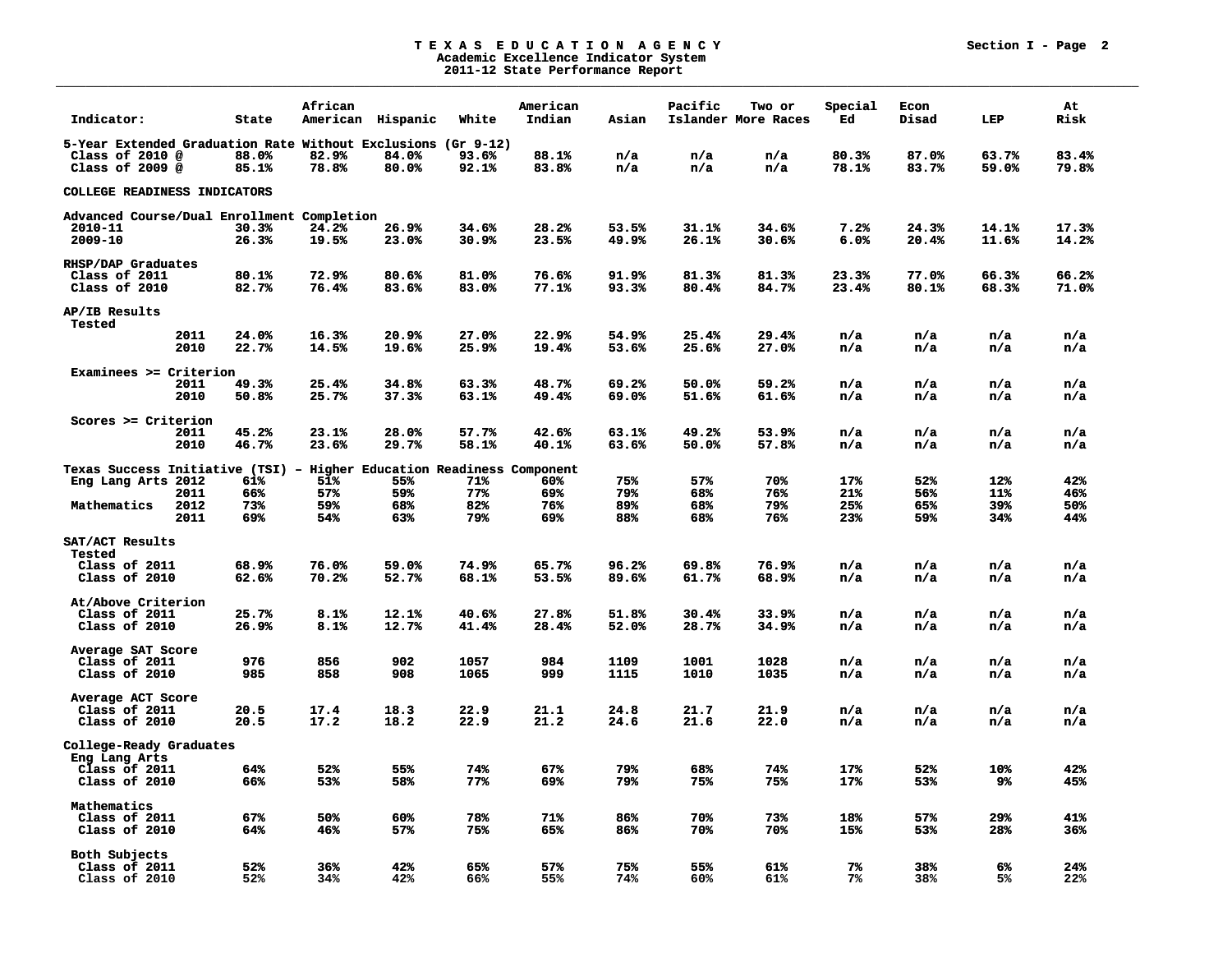#### **T E X A S E D U C A T I O N A G E N C Y Section II - Page 1 Academic Excellence Indicator System 2011-12 State Profile Report \_\_\_\_\_\_\_\_\_\_\_\_\_\_\_\_\_\_\_\_\_\_\_\_\_\_\_\_\_\_\_\_\_\_\_\_\_\_\_\_\_\_\_\_\_\_\_\_\_\_\_\_\_\_\_\_\_\_\_\_\_\_\_\_\_\_\_\_\_\_\_\_\_\_\_\_\_\_\_\_\_\_\_\_\_\_\_\_\_\_\_\_\_\_\_\_\_\_\_\_\_\_\_\_\_\_\_\_\_\_\_\_\_\_\_\_\_\_\_\_\_\_\_\_\_\_\_\_\_\_\_\_\_\_\_\_\_\_\_\_\_\_\_\_\_**

| STUDENT INFORMATION                                          | Count     | Percent | PROGRAM INFORMATION            |                                           | Count       | Percent   |
|--------------------------------------------------------------|-----------|---------|--------------------------------|-------------------------------------------|-------------|-----------|
| Total Students                                               | 4,978,120 | 100.0%  | Student Enrollment by Program: |                                           |             |           |
| Students By Grade: Early Childhood Education                 | 13,231    | 0.3%    | Bilingual/ESL Education        |                                           | 809,074     | 16.3%     |
| Pre-Kindergarten                                             | 224,322   | 4.5%    |                                | Career & Technical Education              | 1,072,030   | 21.5%     |
| Kindergarten                                                 | 379,093   | 7.6%    |                                | Gifted & Talented Education               | 381,706     | 7.7%      |
| Grade 1                                                      | 392,017   | 7.9%    | Special Education              |                                           | 430,350     | 8.6%      |
| Grade 2                                                      | 383,181   | 7.7%    |                                |                                           |             |           |
| Grade 3                                                      | 379,079   | 7.6%    |                                | Teachers by Program (population served):  |             |           |
| Grade 4                                                      | 375,473   | 7.5%    |                                |                                           |             |           |
| Grade 5                                                      | 377,502   | 7.6%    | Bilingual/ESL Education        |                                           | 17,231.0    | 5.3%      |
| Grade 6                                                      | 372,602   | 7.5%    |                                | Career & Technical Education              | 13,232.7    | 4.1%      |
| Grade 7                                                      | 365,903   | 7.4%    | Compensatory Education         |                                           | 9,285.6     | 2.9%      |
| Grade 8                                                      | 360,027   | 7.2%    |                                | Gifted & Talented Education               | 6,191.5     | 1.9%      |
| Grade 9                                                      | 393,268   | 7.9%    | Regular Education              |                                           | 238,754.3   | 73.7%     |
| Grade 10                                                     | 346,573   | 7.0%    | Special Education              |                                           | 28,977.2    | 8.9%      |
| Grade 11                                                     | 322,783   | 6.5%    | Other                          |                                           | 10,472.3    | 3.2%      |
| Grade 12                                                     | 293,066   | 5.9%    |                                |                                           |             |           |
|                                                              |           |         |                                | Class Size Averages by Grade and Subject: |             |           |
| Ethnic Distribution: African American                        | 637,934   | 12.8%   |                                |                                           |             |           |
| Hispanic                                                     | 2,530,789 | 50.8%   | Elementary:                    | Kindergarten                              |             | 19.4      |
| White                                                        | 1,520,320 | 30.5%   |                                | Grade 1                                   |             | 19.4      |
| American Indian                                              | 22,224    | 0.4%    |                                | Grade 2                                   |             | 19.3      |
| Asian                                                        | 176,755   | 3.6%    |                                | Grade 3                                   |             | 19.4      |
| Pacific Islander                                             | 6,227     | 0.1%    |                                | Grade 4                                   |             | 19.6      |
| Two or More Races                                            | 83,871    | 1.7%    |                                | Grade 5                                   |             | 21.8      |
|                                                              |           |         |                                | Grade 6                                   |             | 21.0      |
| Economically Disadvantaged                                   | 3,008,464 | 60.4%   |                                | Mixed Grades                              |             | 23.2      |
| Non-Educationally Disadvantaged                              | 1,969,656 | 39.6%   |                                |                                           |             |           |
| Limited English Proficient (LEP)                             | 837,536   | 16.8%   |                                |                                           |             |           |
| Students w/Disciplinary Placements (2010-11) 89,719          |           | 1.8%    | Secondary:                     | English/Language Arts                     |             | 17.3      |
| At-Risk                                                      | 2,262,066 | 45.4%   |                                | Foreign Language                          |             | 19.0      |
|                                                              |           |         |                                | Mathematics                               |             | 17.8      |
| Total Graduates (Class of 2011):                             | 290,581   | 100.0%  |                                | Science                                   |             | 19.0      |
|                                                              |           |         |                                | Social Studies                            |             | 19.5      |
| By Ethnicity (incl. Special Ed):                             |           |         |                                |                                           |             |           |
| African American                                             | 38,755    | 13.3%   |                                |                                           | Non-Special | Special   |
| Hispanic                                                     | 127,746   | 44.0%   |                                |                                           | Education   | Education |
| White                                                        | 107,597   | 37.0%   |                                |                                           | Rates       | Rates     |
| American Indian                                              | 1,430     | 0.5%    |                                |                                           |             |           |
| Asian                                                        | 10,468    | 3.6%    |                                | Retention Rates By Grade: Kindergarten    | 2.2%        | 10.3%     |
| Pacific Islander                                             | 406       | 0.1%    |                                | Grade 1                                   | 4.7%        | 8.8%      |
| Two or More Races                                            | 4,179     | 1.4%    |                                | Grade 2                                   | 2.8%        | 4.0%      |
|                                                              |           |         |                                | Grade 3                                   | 1.9%        | 1.7%      |
| By Graduation Type (incl. Special Ed.):                      |           |         |                                | Grade 4                                   | 1.0%        | 0.9%      |
| Minimum H.S. Program                                         | 57,772    | 19.9%   |                                | Grade 5                                   | 1.2%        | 1.1%      |
| Recommended H.S. Pqm./DAP                                    | 232,809   | 80.1%   |                                | Grade 6                                   | 0.7%        | 1.0%      |
|                                                              |           |         |                                | Grade 7                                   | 1.0%        | 1.2%      |
| Special Education Graduates:                                 | 26,142    | 9.0%    |                                | Grade 8                                   | 1.1%        | 1.8%      |
|                                                              |           | 0.1%    |                                |                                           |             |           |
| Data Quality: PID Errors (student)<br>Underreported Students | 4,268     | 0.4%    |                                |                                           |             |           |
|                                                              | 8,149     |         |                                |                                           |             |           |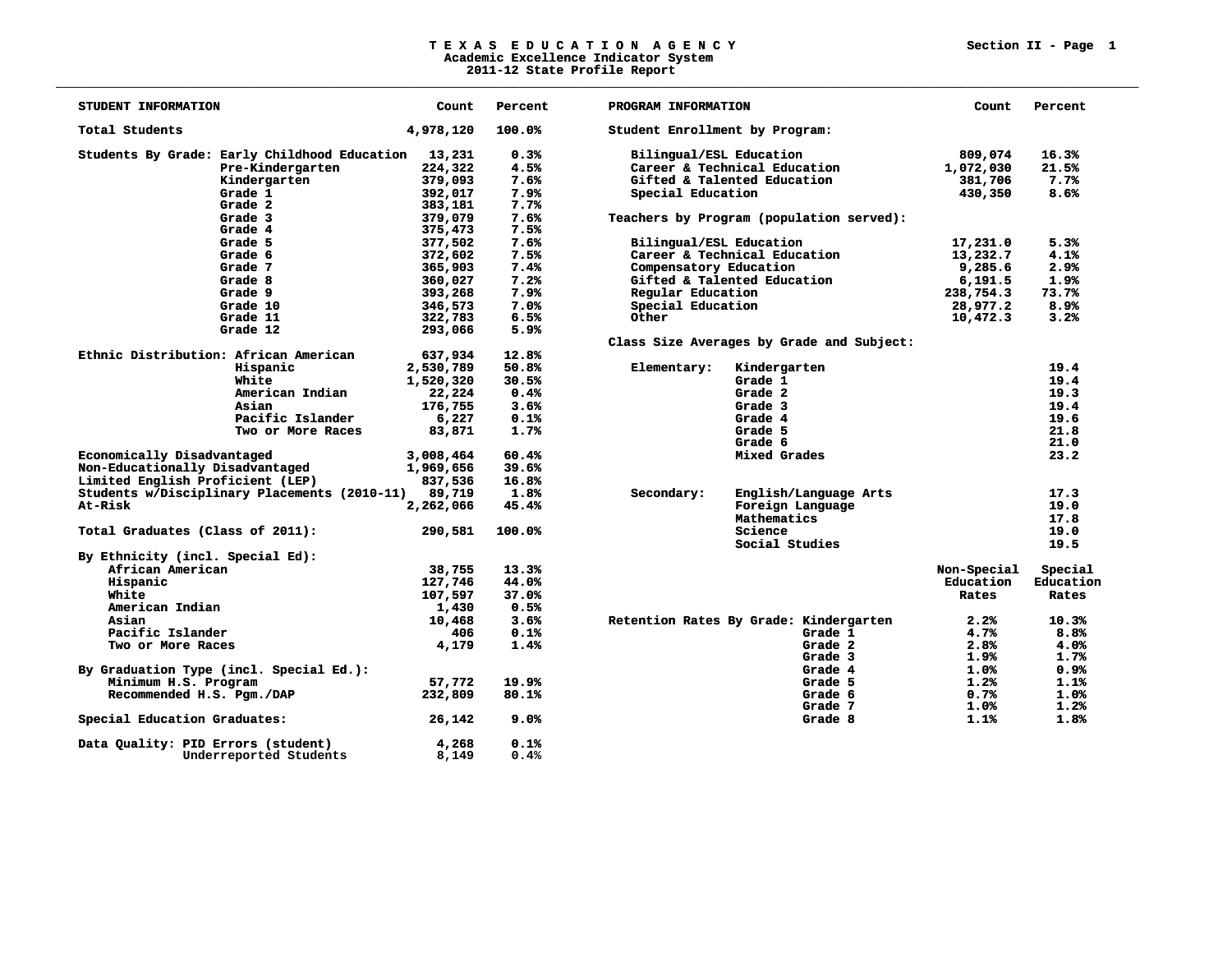### **T E X A S E D U C A T I O N A G E N C Y Section II - Page 2 Academic Excellence Indicator System 2011-12 State Profile Report**

**\_\_\_\_\_\_\_\_\_\_\_\_\_\_\_\_\_\_\_\_\_\_\_\_\_\_\_\_\_\_\_\_\_\_\_\_\_\_\_\_\_\_\_\_\_\_\_\_\_\_\_\_\_\_\_\_\_\_\_\_\_\_\_\_\_\_\_\_\_\_\_\_\_\_\_\_\_\_\_\_\_\_\_\_\_\_\_\_\_\_\_\_\_\_\_\_\_\_\_\_\_\_\_\_\_\_\_\_\_\_\_\_\_\_\_\_\_\_\_\_\_\_\_\_\_\_\_\_\_\_\_\_\_\_\_\_\_\_\_\_\_\_\_\_\_** 

| STAFF INFORMATION                         | Count            | Percent |                                                                                             | Years                     |
|-------------------------------------------|------------------|---------|---------------------------------------------------------------------------------------------|---------------------------|
| Total Staff:                              | 637,847.6 100.0% |         | Average Yrs. Experience of Teachers:<br>Average Yrs. Experience of Teachers with Districts: | $11.6$ yrs.<br>$8.1$ yrs. |
| Professional Staff:                       | 406,954.3        | 63.8%   |                                                                                             |                           |
| Teachers                                  | 324, 144.6       | 50.8%   | Average Teacher Salary by Years of Experience:                                              | Amount                    |
| Professional Support                      | 57,782.9         | 9.1%    | (regular duties only)                                                                       |                           |
| Campus Administration (School Leadership) | 18,480.5         | 2.9%    |                                                                                             |                           |
| Central Administration                    | 6,546.3          | 1.0%    | Beginning Teachers                                                                          | \$40,911                  |
|                                           |                  |         | 1-5 Years Experience                                                                        | \$43,669                  |
| Educational Aides:                        | 58,114.0         | 9.1%    | 6-10 Years Experience                                                                       | \$46,224                  |
|                                           |                  |         | 11-20 Years Experience                                                                      | \$50,064                  |
| Auxiliary Staff:                          | 172,779.4        | 27.1%   | Over 20 Years Experience                                                                    | \$58,031                  |
| Total Minority Staff:                     | 284,793.9        | 44.6%   | Average Actual Salaries (regular duties only):                                              |                           |
| Teachers by Ethnicity and Sex:            |                  |         | Teachers                                                                                    | \$48,375                  |
|                                           |                  |         | Professional Support                                                                        | \$56,219                  |
| African American                          | 29,897.0         | 9.2%    | Campus Administration (School Leadership)                                                   | \$70,510                  |
| Hispanic                                  | 79,115.8         | 24.4%   | Central Administration                                                                      | \$89,811                  |
| White                                     | 205, 476.3       | 63.4%   |                                                                                             |                           |
| American Indian                           | 1,310.3          | 0.4%    | Turnover Rate For Teachers:                                                                 | 12.6%                     |
| Asian                                     | 4,281.5          | 1.3%    |                                                                                             |                           |
| Pacific Islander                          | 255.6            | 0.1%    | Instructional Staff Percent:                                                                | 64.1%                     |
| Two or More Races                         | 3,808.1          | 1.2%    |                                                                                             |                           |
|                                           |                  |         | <b>STAFF EXCLUSIONS:</b>                                                                    |                           |
| Males                                     | 75,126.8         | 23.2%   |                                                                                             |                           |
| Females                                   | 249,017.7        | 76.8%   | Shared Services Arrangement Staff:                                                          | Count                     |
| Teachers by Highest Degree Held:          |                  |         | Professional Staff                                                                          | 1,127.0                   |
|                                           |                  |         | Educational Aides                                                                           | 243.3                     |
| No Degree                                 | 2,533.2          | 0.8%    | Auxiliary Staff                                                                             | 5,645.2                   |
| Bachelors                                 | 245,911.1        | 75.9%   |                                                                                             |                           |
| Masters                                   | 73,951.5         | 22.8%   | Contracted Instructional Staff:                                                             | 1,645.5                   |
| Doctorate                                 | 1,748.8          | 0.5%    |                                                                                             |                           |
| Teachers by Years of Experience:          |                  |         |                                                                                             |                           |
| Beginning Teachers                        | 14,993.4         | 4.6%    |                                                                                             |                           |
| 1-5 Years Experience                      | 92,933.8         | 28.7%   |                                                                                             |                           |
| 6-10 Years Experience                     | 72,188.9         | 22.3%   |                                                                                             |                           |
| 11-20 Years Experience                    | 86,121.9         | 26.6%   |                                                                                             |                           |
| Over 20 Years Experience                  | 57,906.6         | 17.9%   |                                                                                             |                           |

 **Number of Students Per Teacher: 15.4 n/a**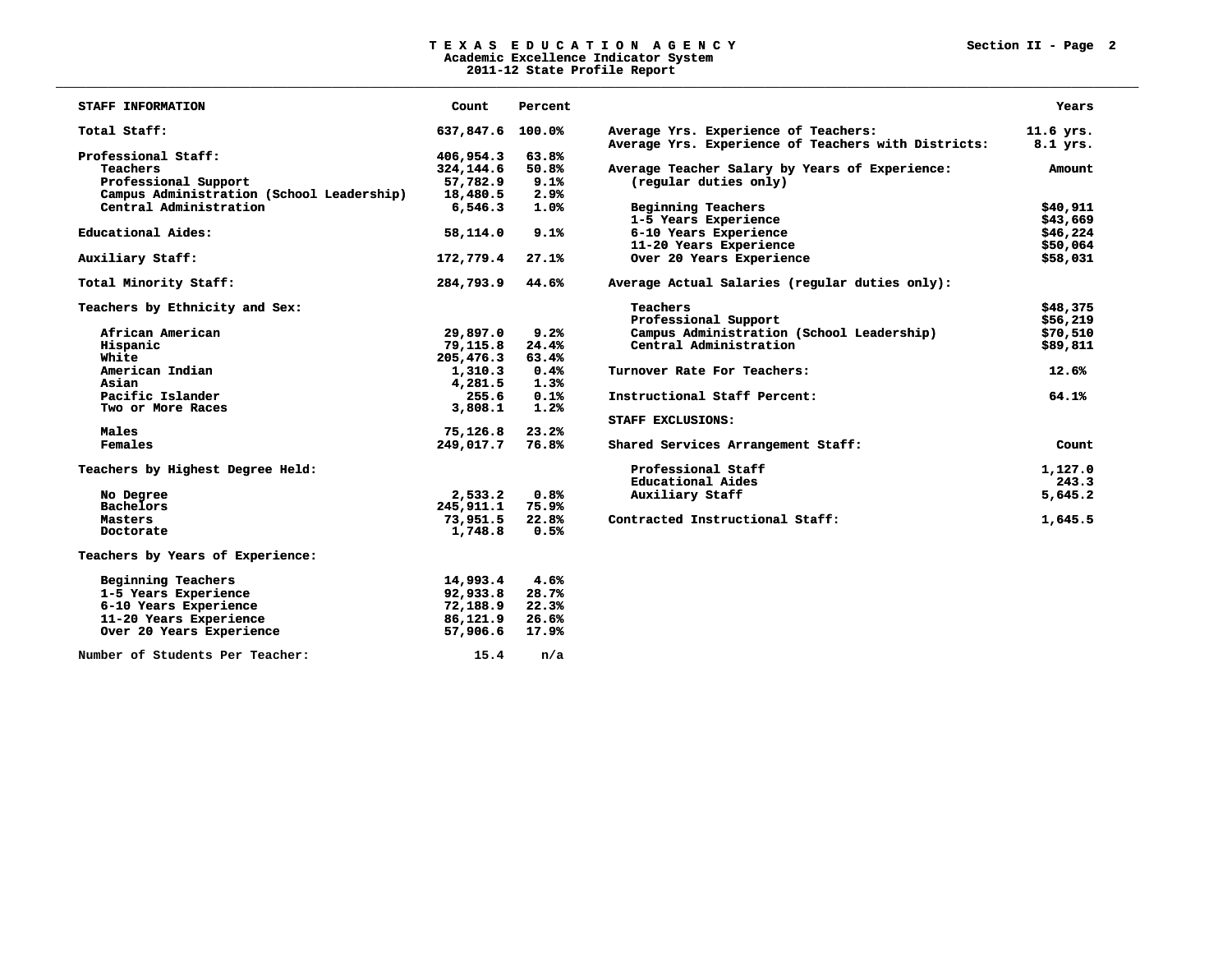### **T E X A S E D U C A T I O N A G E N C Y Section II - Page 3 Academic Excellence Indicator System 2011-12 State Profile Report**

**\_\_\_\_\_\_\_\_\_\_\_\_\_\_\_\_\_\_\_\_\_\_\_\_\_\_\_\_\_\_\_\_\_\_\_\_\_\_\_\_\_\_\_\_\_\_\_\_\_\_\_\_\_\_\_\_\_\_\_\_\_\_\_\_\_\_\_\_\_\_\_\_\_\_\_\_\_\_\_\_\_\_\_\_\_\_\_\_\_\_\_\_\_\_\_\_\_\_\_\_\_\_\_\_\_\_\_\_\_\_\_\_\_\_\_\_\_\_\_\_\_\_\_\_\_\_\_\_\_\_\_\_\_\_\_\_\_\_\_\_\_\_\_\_\_** 

| TAX INFORMATION (CALENDAR YEAR 2011)                                                  | Amount                           | ------------State------------ <br>Percent/Rate | <b>ACTUAL EXPENDITURE INFORMATION (2010-11)</b>        | -------------State------------<br>A11 | Per<br>Percent  |
|---------------------------------------------------------------------------------------|----------------------------------|------------------------------------------------|--------------------------------------------------------|---------------------------------------|-----------------|
| Adopted Tax Rate                                                                      |                                  |                                                |                                                        | Funds                                 | Student         |
|                                                                                       |                                  |                                                | By Object:                                             |                                       |                 |
| Maintenance and Operations                                                            | n/a                              | \$1.068                                        |                                                        |                                       |                 |
| Interest and Sinking Fund #                                                           | n/a                              | \$0.176                                        | Total Expenditures                                     | \$54,733,921,383 100.0% \$11,146      |                 |
| -------------------------                                                             |                                  |                                                | Payroll Costs                                          | \$34,311,016,757                      | $62.7%$ \$6,987 |
| Total Rate (sum of above)                                                             | n/a                              | \$1.244                                        | Other Operating Costs                                  | \$9,060,357,014                       | $16.6%$ \$1,845 |
|                                                                                       |                                  |                                                | Debt Service                                           | \$5,344,363,919                       | $9.8%$ \$1,088  |
| Standardized Local Tax Base<br>(comptroller valuation)                                |                                  |                                                | Capital Outlay                                         | \$6,018,183,693                       | $11.0%$ \$1,226 |
|                                                                                       |                                  |                                                | By Function (Objects 6100-6400 only):                  |                                       |                 |
| Value (after exemptions)                                                              | \$1,690,489,426,471              | n/a                                            |                                                        |                                       |                 |
| Value Per Pupil @@                                                                    | \$350,982                        | n/a                                            |                                                        |                                       | \$8,717         |
|                                                                                       |                                  |                                                | Total Operating Expenditures                           | \$42,804,942,407 100.0%               |                 |
|                                                                                       |                                  |                                                | Instruction (11,95)                                    | \$24,850,834,243                      | 58.1% \$5,061   |
| Value by Category                                                                     |                                  |                                                | Instructional-Related Services (12,13) \$1,487,980,138 |                                       | 3.5%<br>\$303   |
|                                                                                       |                                  |                                                | Instructional Leadership (21)                          | \$633,188,477                         | \$129<br>1.5%   |
| <b>Business</b>                                                                       | \$639,734,150,838                | 33.4%                                          | School Leadership (23)                                 | \$2,416,161,985                       | \$492<br>5.6%   |
| Residential                                                                           | \$1,038,335,809,563              | 54.3%                                          | Support Services-Student (31,32,33)                    | \$2,050,747,085                       | 4.8%<br>\$418   |
| Land                                                                                  | \$119,810,477,646                | 6.3%                                           | Student Transportation (34)                            | \$1,203,209,454                       | \$245<br>2.8%   |
| Oil and Gas                                                                           | \$106,030,002,840                | 5.5%                                           | Food Services (35)                                     | \$2,299,738,035                       | 5.4%<br>\$468   |
| Other                                                                                 | \$9,779,930,582                  | 0.5%                                           | Cocurricular Activities (36)                           | \$1,156,668,526                       | 2.7%<br>\$236   |
|                                                                                       |                                  |                                                | Central Administration (41,92 **)                      | \$1,336,156,478                       | \$272<br>3.1%   |
| FUND BALANCE INFORMATION                                                              |                                  |                                                | Plant Maintenance and Operations (51)                  | \$4,423,322,992                       | \$901<br>10.3%  |
|                                                                                       |                                  |                                                | Security and Monitoring Services (52)                  | \$330,934,637                         | 0.8%<br>\$67    |
| Fund Balance (End of Year<br>$2010 - 11$ audited)                                     | \$8,258,499,819                  | n/a                                            | Data Processing Services (53)                          | \$616,000,357                         | \$125<br>1.4%   |
| Percent of Total Budgeted                                                             | n/a                              | 21.8%                                          | Community Services (61)                                | \$209,373,294                         | \$43<br>n/a     |
| Expenditures (2011-12)                                                                |                                  |                                                |                                                        |                                       |                 |
|                                                                                       |                                  |                                                | Equity Transfers                                       | \$1,034,195,645                       | \$211<br>n/a    |
| ACTUAL PROGRAM EXPENDITURE INFORMATION  ------------State---------- <br>$(2010 - 11)$ | A11                              | Percent<br>Per                                 | (excluded from expenditures)                           |                                       |                 |
|                                                                                       | Funds                            | Student                                        | Instructional Expenditure Ratio (11,12,13,31)          |                                       | 64.8%           |
| By Program:                                                                           |                                  |                                                |                                                        |                                       |                 |
|                                                                                       |                                  |                                                | <b>ACTUAL REVENUE INFORMATION (2010-11)</b>            |                                       |                 |
| Total Operating Expenditures                                                          | $$32,209,900,270$ 100.0% \$6,559 |                                                |                                                        |                                       |                 |
| Bilingual/ESL Education (25)                                                          | \$1,150,211,353                  | 3.6%<br>\$234                                  | By Source:                                             |                                       |                 |
| Career & Technical Education (22)                                                     | \$1,080,000,452                  | \$220<br>3.4%                                  |                                                        |                                       |                 |
| Accelerated Education (24,30)                                                         | \$4,124,466,726                  | \$840<br>12.8%                                 | <b>Total Revenues</b>                                  | \$50,770,708,285 100.0% \$10,339      |                 |
| Gifted & Talented Education (21)                                                      | \$406,931,100                    | 1.3%<br>\$83                                   | Local Tax                                              | \$20,648,735,864                      | $40.7%$ \$4,205 |
| Regular Education (11)                                                                | \$18,850,503,238                 | \$3,839<br>58.5%                               | Other Local & Intermediate                             | \$2,031,853,322                       | 4.0%<br>\$414   |
| Special Education (23)                                                                | \$5,123,262,630                  | 15.9%<br>\$1,043                               | State +                                                | \$22,049,377,762                      | $43.4%$ \$4,490 |
| Athletics/Related Activities (91)                                                     | \$796,806,151                    | \$162<br>2.5%                                  | Federal                                                | \$6,040,741,337                       | $11.9%$ \$1,230 |
| High School Allotment (31)                                                            | \$323,890,152                    | \$66<br>1.0%                                   |                                                        |                                       |                 |
| Other (26,28,29)                                                                      | \$353,828,468                    | 1.1%<br>\$72                                   | Equity Transfers                                       | \$1,034,195,645                       | \$211<br>n/a    |
|                                                                                       |                                  |                                                | (excluded from revenues)                               |                                       |                 |